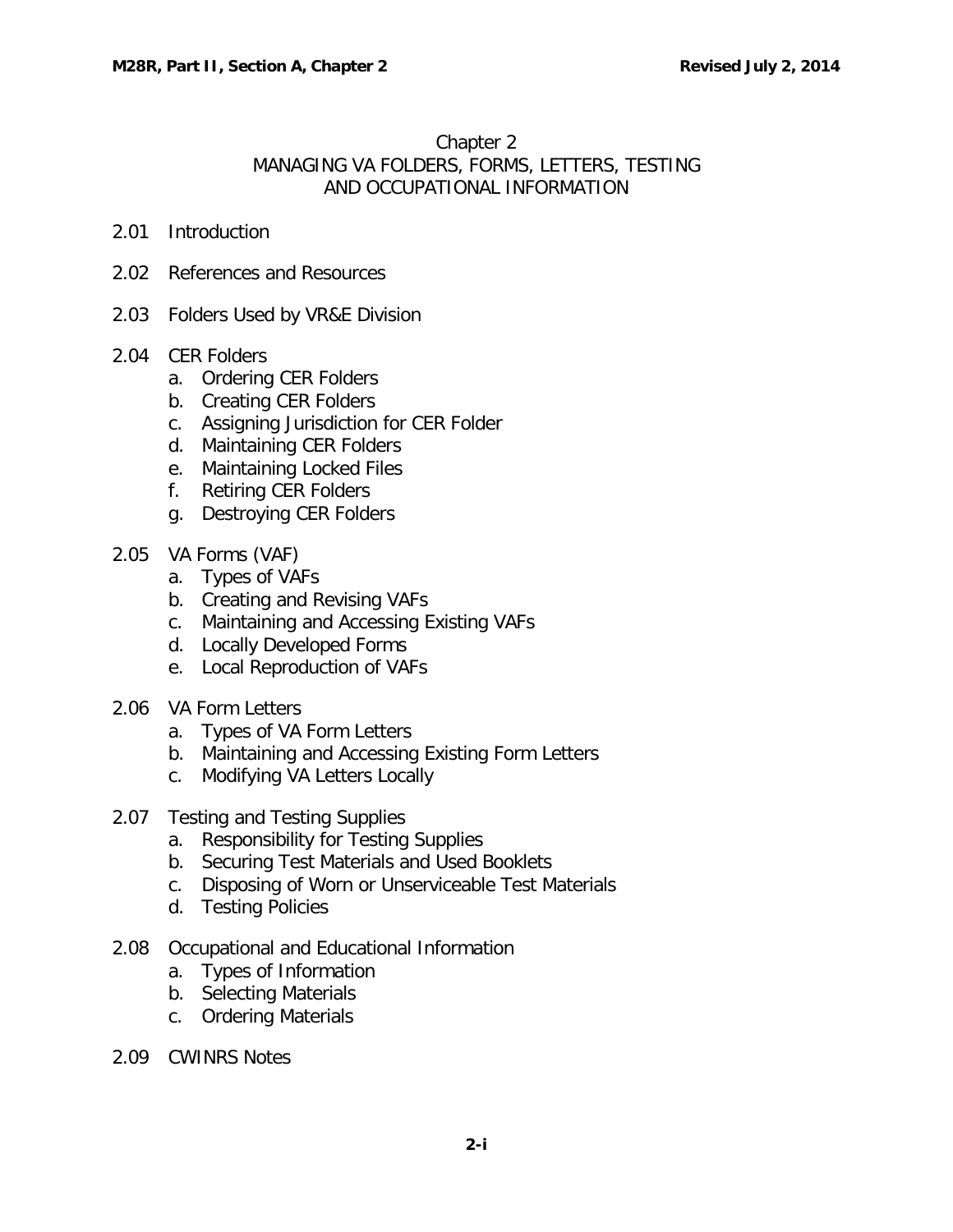Appendix O. VA Forms

Appendix AF. VA Letters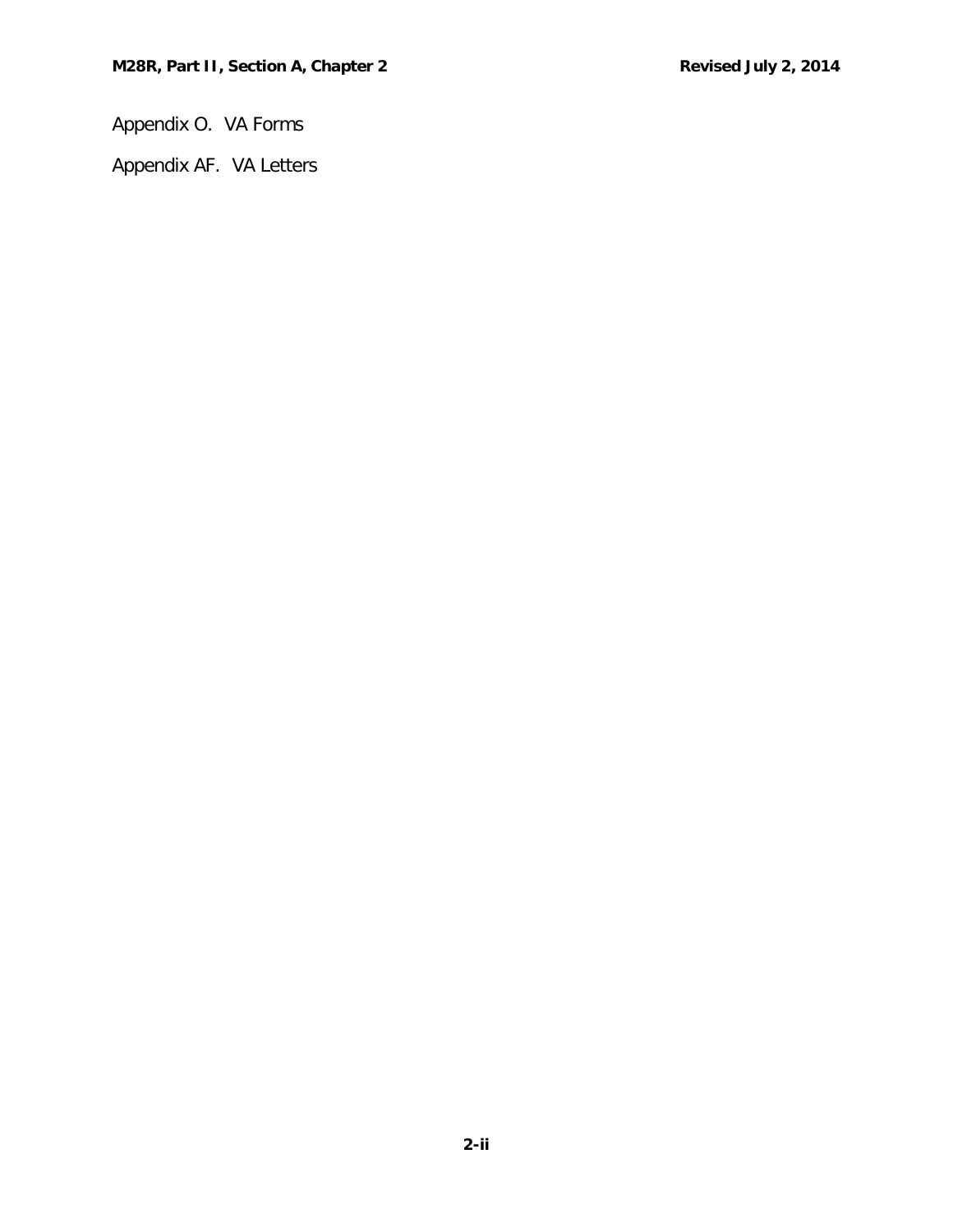### Chapter 2 MANAGING VA FOLDERS, FORMS, LETTERS, TESTING AND OCCUPATIONAL INFORMATION

### <span id="page-2-0"></span>2.01 Introduction

This chapter provides information on folders, letters and forms utilized by the Department of Veterans Affairs (VA) Vocational Rehabilitation and Employment (VR&E) Program. Procedural guidelines on the development, retention, transmission and destruction of Veteran information by VR&E staff and contractors is outlined to ensure that all Veteran records are maintained and disposed of in the proper manner.

<span id="page-2-1"></span>2.02 References and Resources

| Regulations:    | 38 Code of Federal Regulations (CFR) 1.500-1.527                                                                                                                                                                                                                                                                                                                                                                                                                                               |  |  |
|-----------------|------------------------------------------------------------------------------------------------------------------------------------------------------------------------------------------------------------------------------------------------------------------------------------------------------------------------------------------------------------------------------------------------------------------------------------------------------------------------------------------------|--|--|
| Publications:   | Record Control Schedule (RCS) VB-1, Part I, Section 7<br>MP-1, Part II, Chapter 4<br>M21-1, Part II, Chapter 6<br>M23-1, Part I, Chapter 18                                                                                                                                                                                                                                                                                                                                                    |  |  |
| VA Forms (VAF): | VAF 20-8824e, Common Security Services Access<br><b>Request Form</b><br>VAF 22-1999b, Notice of Change in Student Status<br>VAF 28-1900, Disabled Veterans Application for<br><b>Vocational Rehabilitation</b><br>VAF 28-1905, Authorization and Certification of<br>Entrance or Reentrance into Rehabilitation and<br><b>Certification of Status</b><br>VAF 28-1910, Application and Public Voucher for<br>Advancement from the Vocational Rehabilitation<br><b>Revolving Fund Assistance</b> |  |  |
| Websites:       | www.benefits.va.gov/warms/<br>https://vaww.portal.va.gov/sites/VRWKM/pages/home<br>.aspx<br>www.va.gov/vaforms                                                                                                                                                                                                                                                                                                                                                                                 |  |  |

# <span id="page-2-2"></span>2.03 Folders Used by VR&E Division

The table below describes the types of folders used by the VR&E Division: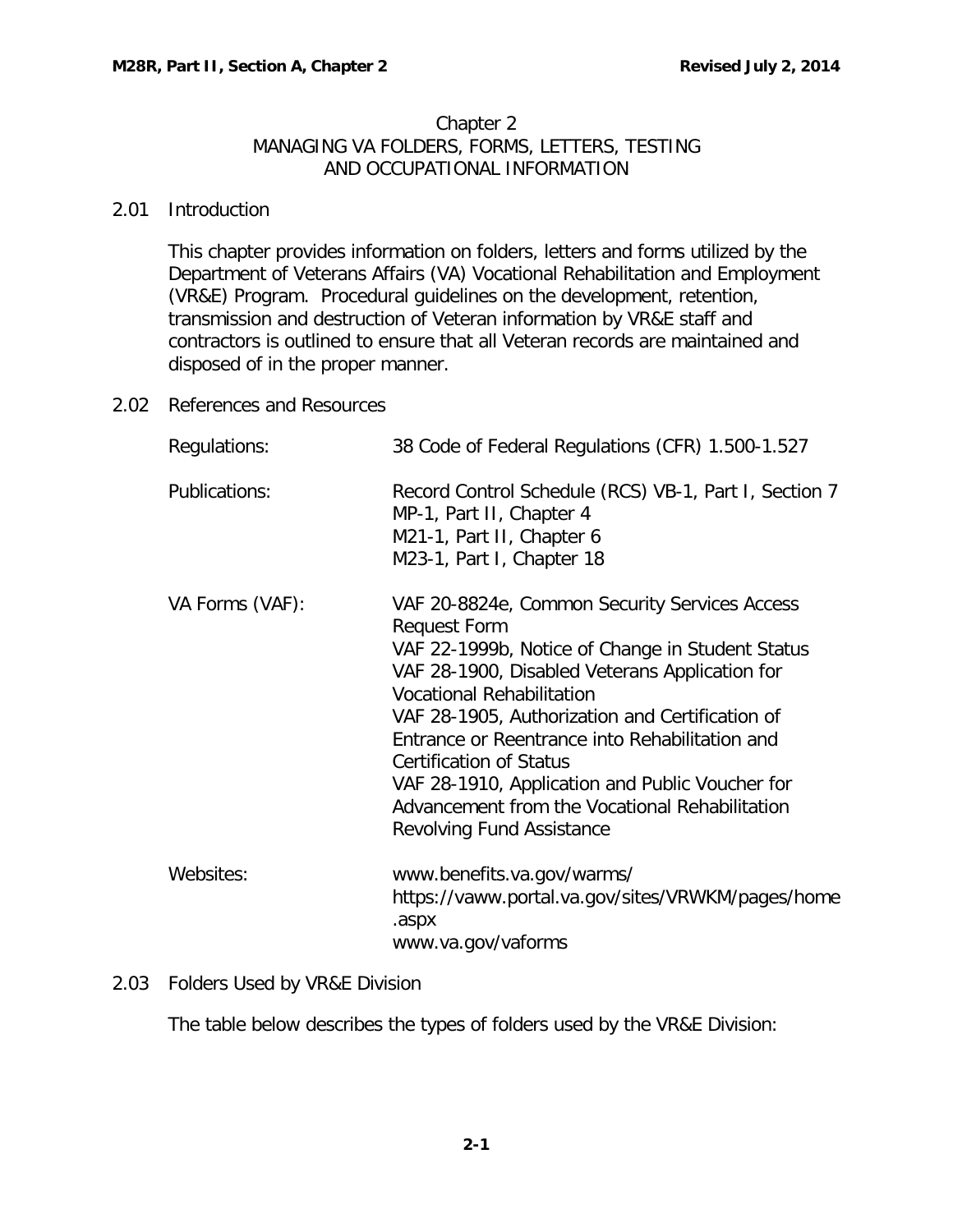| Type of Folder                                                                                                                                                                 | Description                                                                      | Contents                                                                                                                                                           | Responsibility<br>for Creation<br>and<br>Maintenance |
|--------------------------------------------------------------------------------------------------------------------------------------------------------------------------------|----------------------------------------------------------------------------------|--------------------------------------------------------------------------------------------------------------------------------------------------------------------|------------------------------------------------------|
| Claims folder for both<br>living and deceased<br>Veterans who have filed<br>an initial claim for any<br>type of benefit                                                        | Red-rope, three-<br>flap folder with<br>fasteners<br>attached on the<br>inside   | Service data,<br>dependency<br>evidence, and<br>information on<br>the Veteran's<br>disability                                                                      | Veterans<br>Service<br>Center (VSC)                  |
| Counseling/ Evaluation/<br>Rehabilitation (CER)<br>folder for Veterans<br>receiving benefits under<br>Chapter 31 and for<br>children receiving<br>benefits under Chapter<br>18 | Kraft brown,<br>three-flap folder<br>with fasteners<br>attached on the<br>inside | Documentation<br>related to the<br>determination of<br>Veteran's or<br>dependent's<br>entitlement, and<br>the administration<br>of VR&E services<br>and assistance | VR&E<br><b>Division</b>                              |
| Educational/Vocational<br>Counseling folders for<br>Chapters 30, 32, 33, 35,<br>36, 1606, 1607                                                                                 | Manila, two-flap<br>folder with<br>fasteners<br>attached on the<br>inside        | Counseling<br>narratives, and<br>educational or<br>vocational plan                                                                                                 | VR&E<br><b>Division</b>                              |
| <b>Dependents Education</b><br>and Assistance (DEA)<br>folders for Chapter 35                                                                                                  | Blue manila, two-<br>flap folder with<br>fasteners<br>attached on the<br>inside  | Counseling and<br>administrative<br>documents for<br>Chapter 35<br>eligible<br>dependents                                                                          | VR&E<br><b>Division</b>                              |

# <span id="page-3-0"></span>2.04 CER Folders

The VR&E Division uses three-flap folders to maintain all pertinent documentation related to a Veteran's or Servicemember's request for, and receipt of, VA vocational rehabilitation benefits and services.

<span id="page-3-1"></span>a. Ordering CER Folders

Each Regional Office (RO) must order sufficient quantities of three-flap CER folders in order to create folders for Veterans receiving Chapter 31 benefits. The VR&E Officer (VREO) or designee is responsible for ordering CER folders. There is no centralized location for purchasing or distributing the three-flap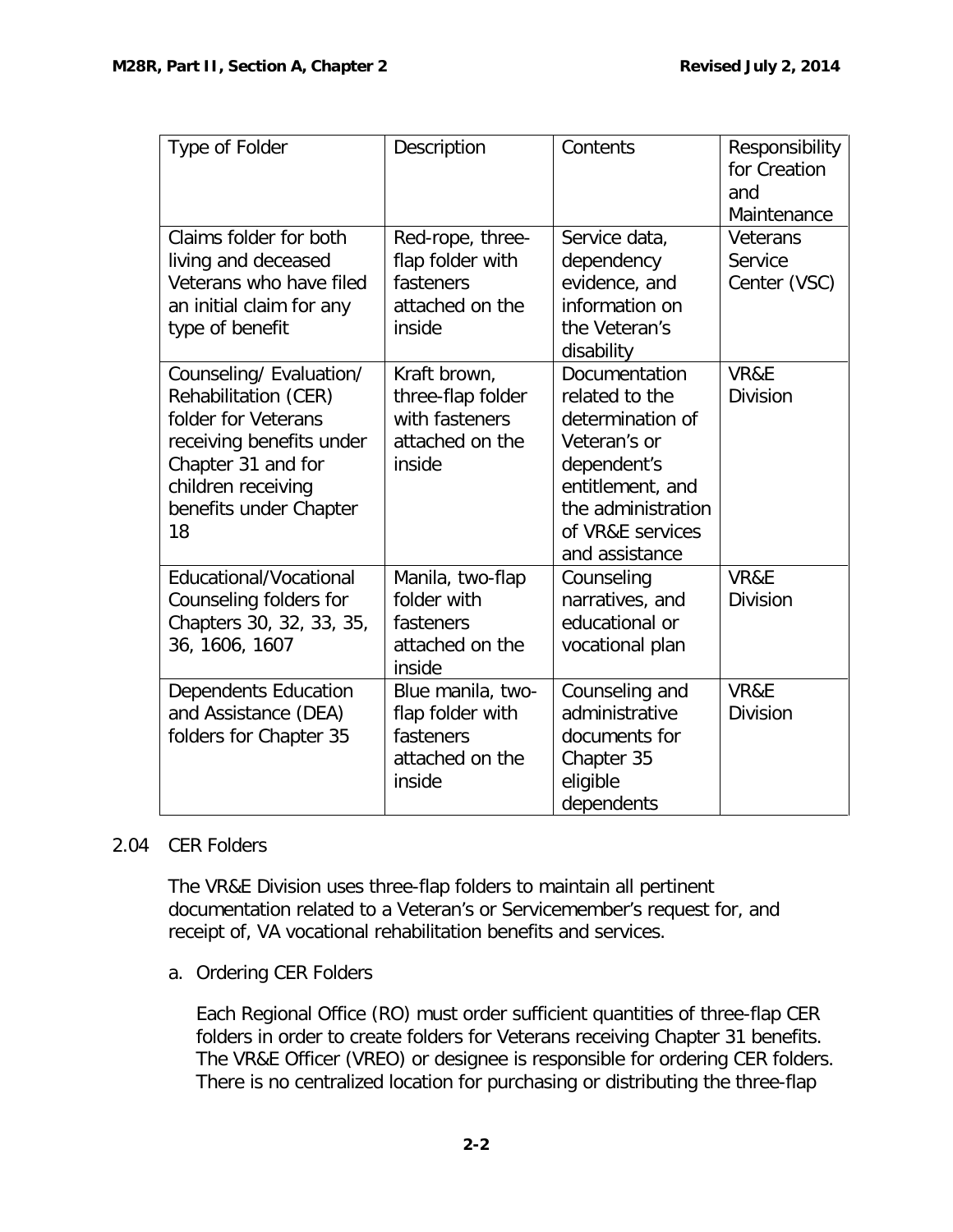CER folder. Folders may be ordered through the RO's Support Services division.

- <span id="page-4-0"></span>b. Creating CER Folders
	- 1. Preparing a CER Folder

A CER folder is established for a Veteran or Servicemember who applies for Chapter 31 benefits, and whose basic eligibility for Chapter 31 benefits has been established. The CER folder must be labeled with the Veteran's or Servicemember's information, to include full name and VA claim number.

A CER folder must not be established for a Veteran whose claim for Chapter 31 benefits does not meet the basic eligibility criteria. When a Veteran's claim for Chapter 31 benefits does not meet basic eligibility, the VAF 28-1900 and denial letter will be drop-filed in the Veteran's claims folder (C-file). If no C-file exists, then a CER folder will be established to store these records.

If a duplicate CER folder is inadvertently established, the case manager must ensure that the documents are consolidated into one folder, and the other folder is destroyed appropriately.

2. Reviewing the CER Folder Location

VR&E staff must first review the Beneficiary Identification and Records Locator Subsystem (BIRLS) before creating a new Veteran's CER folder to determine if any CER folders have already been created at another RO.

- If a CER folder record does not currently exist in BIRLS, create a CER folder and enter the RO number, e.g. 372, for folder location.
- If a CER folder record already exists in BIRLS and shows the record is located in another RO, request the CER file and update the record upon receipt of the Veteran's CER folder, to show the correct location of the CER folder.

For more information on using BIRLS, see M21-1, Part II, Chapter 6, which can be accessed on-line at the Web Automated Reference Material System (WARMS) site. The address for WARMS is www.benefits.va.gov/warms/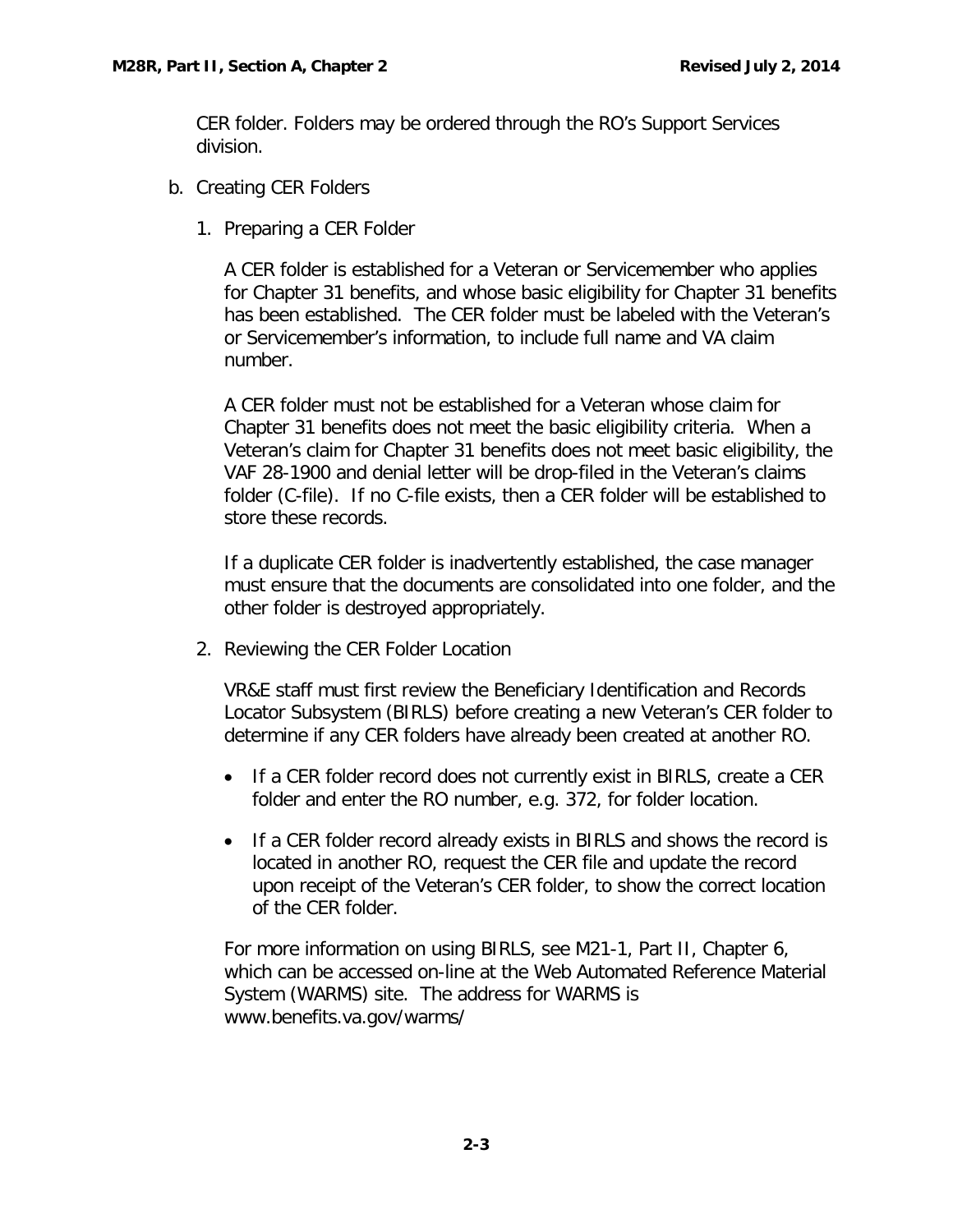3. Filing Documents in CER Folders

The documents contained in a CER folder must be organized in the following manner:

(a) Left Side of the CER Folder

The left side of the CER folder must include all supporting information related to eligibility, fiscal authorizations, and payments, such as:

- VAF 28-1900, Disabled Veterans Application for Vocational Rehabilitation.
- All Benefits Delivery Network (BDN) and Corporate WINRS (CWINRS) printouts including Generated Eligibility Determination (GED) processing, Disallowance processing, case status changes, folder location, etc.
- VAF 28-1905, Authorization and Certification of Entrance or Reentrance into Rehabilitation and Certification of Status.
- VAF 28-1910, Application and Public Voucher for Advancement from the Vocational Rehabilitation Revolving Fund Assistance.
- VAF 22-1999b, Notice of Change in Student Status.
- Subsistence allowance awards and related documents.
- Documentation related to the direct or indirect payment of other Chapter 31 benefits to, or on behalf of the Veteran.
- All documents related to change in the name or address of the Veteran.
- All documents related to adding or removing the Veteran's dependents.

See Appendix O, VA Forms, for information on how to access all forms referenced in this chapter.

(b) Center Portion of the CER Folder

The center portion of the CER folder must include all forms, form letters, and other documentation regarding case management activities related to monitoring the progress of the Veteran, such as: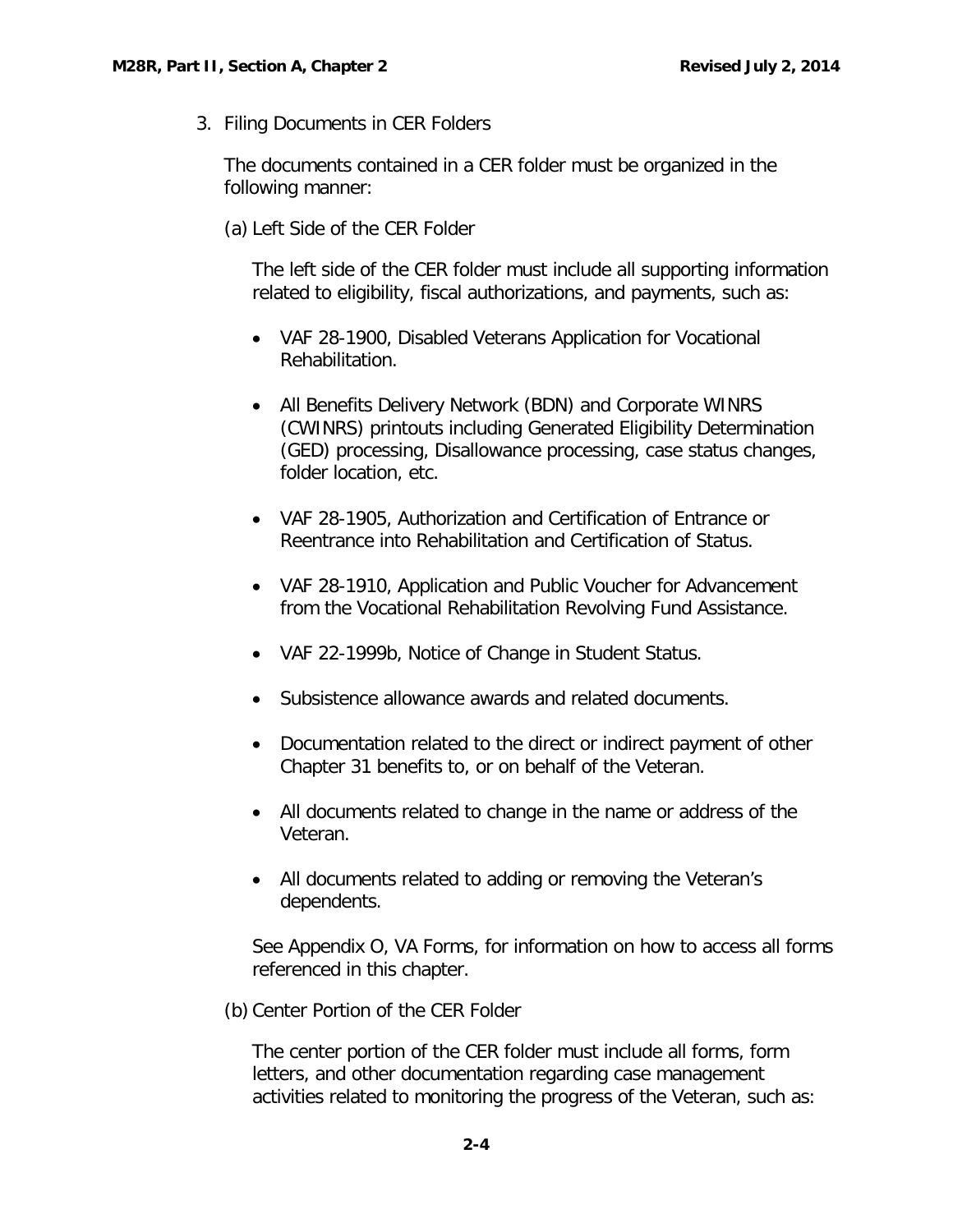- All forms in the VAF 28-1905 series, except VAF 28-1905, Authorization and Certification of Entrance or Reentrance into Rehabilitation and Certification of Status.
- All written and printed communication with the Veteran, such as letters and emails, concerning the Veteran's rehabilitation program.
- All written and printed communication with school officials, contract service providers, etc., regarding the Veteran's progress.
- The Veteran's report of grades and/or transcript of records.
- Closure statement and checklist for rehabilitation or discontinuance.
- (c) Right Side of the CER Folder

The right side of the CER folder must include all documentation that supports determinations for the Veteran's entitlement to benefits and services, such as:

- Copies of rating decisions
- Medical information in hard copy, or from non-VA sources
- Counseling and evaluation forms
- Test results and reports of evaluative procedures
- Copies of correspondence concerning counseling issues
- Vocational Exploration narratives
- Rehabilitation plans
- All forms in the VAF 28-1902 series
- (d) Electronic Documentation for VR&E Records

VA medical records available in the Compensation and Pension Records Interchange (CAPRI) are not to be printed and placed within CER folders. Therefore, when CAPRI medical notes support counseling or case management decisions, VR&E staff must reference the relevant CAPRI records within official CWINRS case notes and narrative reports. When citing CAPRI records, VR&E staff shall include the date(s) of the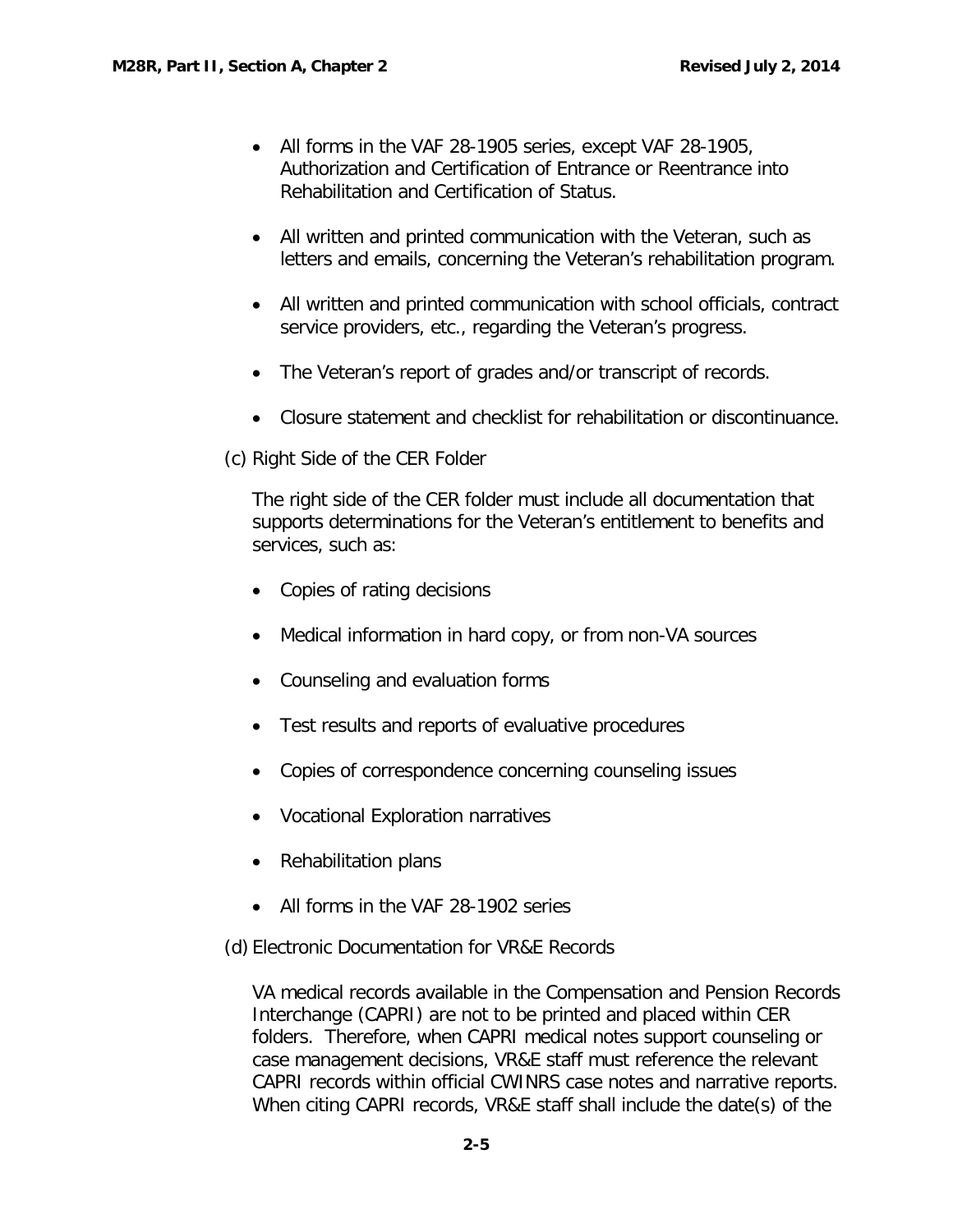particular Veterans Health Administration (VHA) service area (e.g., Prosthetics, Dental, Primary Care, etc.) for which services were provided, name and title of the VHA official identified within the particular CAPRI entry, and other relevant case notes in support of VR&E decisions. The citation should also explain how the CAPRI information was used in support of counseling determinations.

CWINRS notes, email messages, and school certifications received electronically through VA ON-line Certification of Enrollment (VA-Once) do not need to be printed and placed in the Veteran's CER folder. When composing a CWINRS note, VR&E staff will include the date(s) of the note, the subject matter, a synopsis of an action or conversation, next steps, and his/her name at the end of the note to identify the author. To capture an email message in a CWINRS note, cut and paste the information, making sure to include the "header" of the email, which captures the "envelope" information such as sender's name and email address and date the email was sent. Electronic certifications of enrollment or changes in enrollment submitted through VA-Once do not need to be printed for the CER file. However, certifications received in hard copy must continue to be filed in the left flap of the CER folder. VRCs should encourage training facilities to submit certifications electronically through VA-Once.

- <span id="page-7-0"></span>c. Assigning Jurisdiction for CER Folder
	- CER folders are maintained under the jurisdiction of the RO that has geographical responsibility for the area in which the Veteran resides.
	- A CER folder will be transferred and reassigned to another RO who has jurisdiction over the area in which the Veteran is receiving services under a rehabilitation plan.
- <span id="page-7-1"></span>d. Maintaining CER Folders

The case manager is responsible for maintaining, updating, and consolidating documents that are established locally in order to support provision of services. He/she must review the CER folder before filing documents to avoid duplication. It is imperative that the CER folder does not contain any documentation for another Veteran or any other individual.

All related development materials must be filed in reverse chronological order in the CER folder. The Veteran's most up-to-date rehabilitation plan is filed on top at the right flap of the CER folder at all times.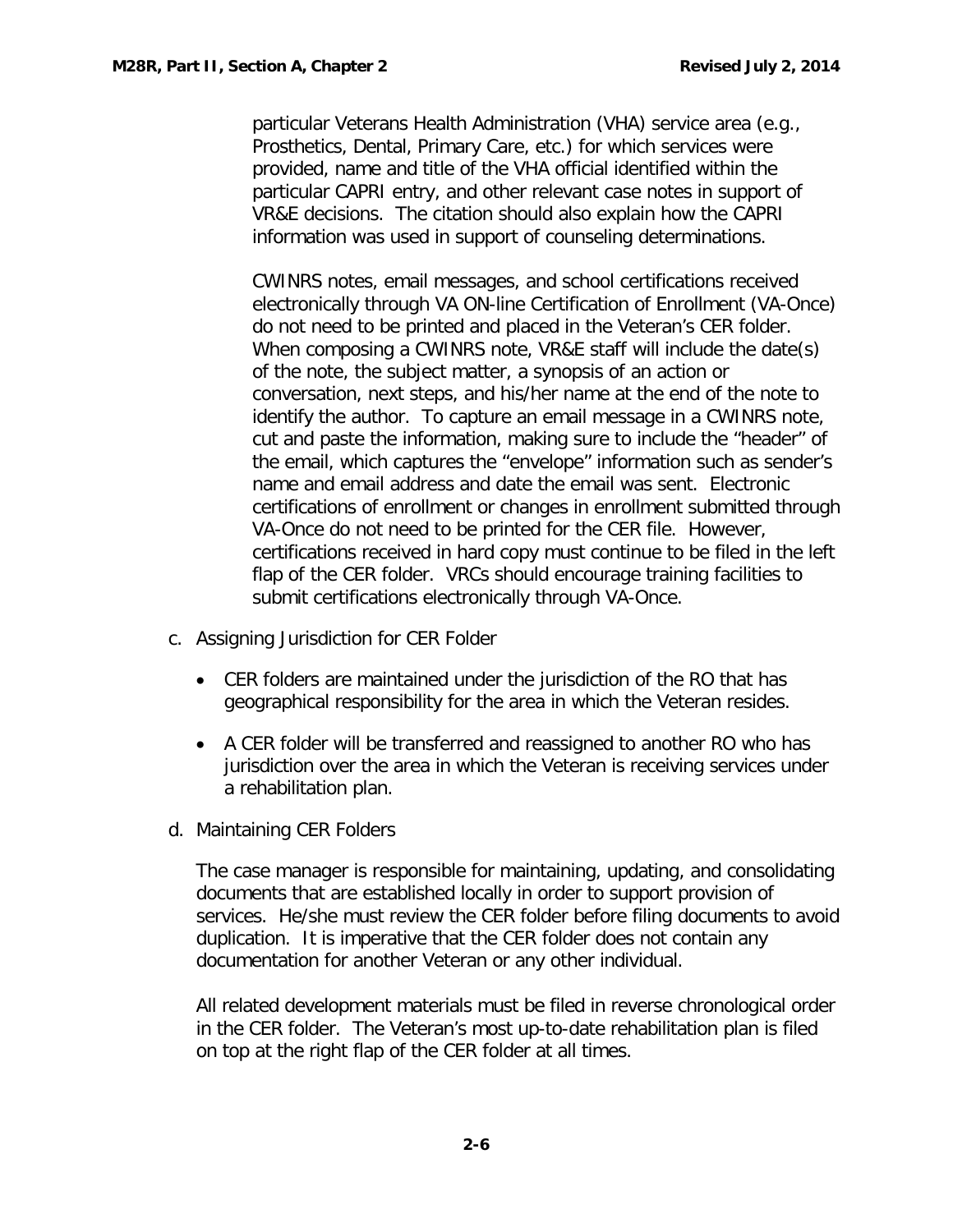<span id="page-8-0"></span>e. Maintaining Locked Files

Locked files are CER folders that contain records of a restricted nature. These folders must be maintained in a locked room or a locked cabinet. VA requires the maintenance of locked files in, or in close proximity to, the office of the VREO, or designee. The following identifies the Chapter 31 Veterans whose folders must be maintained in locked files:

- A Veteran-employee is a Veteran employed by the RO having jurisdiction over the area in which he/she resides.
- A service organization employee is a Veteran employed by a service organization within the RO having jurisdiction over the area in which the Veteran resides.
- An employee-relative is a Veteran who is a relative of an employee within the RO having jurisdiction over the area in which the Veteran resides.
- A work-study student is a Veteran participating in a work-study program and who is performing his/her work-study duties within the RO having jurisdiction over the area in which the Veteran resides.

The VREO or designee is the sole custodian and is responsible for the handling of all materials contained in the locked files. The responsibilities include recording when folders are charged in or out, releasing folders upon proper request, and safeguarding folders at all times. A charged-out CER folder must be returned to the locked files as soon as the necessary action(s) are completed.

<span id="page-8-1"></span>f. Retiring CER Folders

CER folder retirement allows for storage of certain inactive folders at national archive centers. CER folders are generally kept at the RO for at least one year following closure of the case, to ensure availability of the folder in the event of an appeal or subsequent application, and to file correspondence that may arrive after the closure of the file. Folders of cases that have been inactive for over one year following assignment to Discontinued or Rehabilitated status may be retired.

1. Responsibility for Retiring a CER Folder

The VR&E Division is responsible for retiring CER folders. The guidelines for retiring CER folders are found in the Record Control Schedule (RCS) VB-1, Part I, Section VII, 07-630.010-07-630.016, dated January 31, 2014 and located at www.benefits.va.gov/warms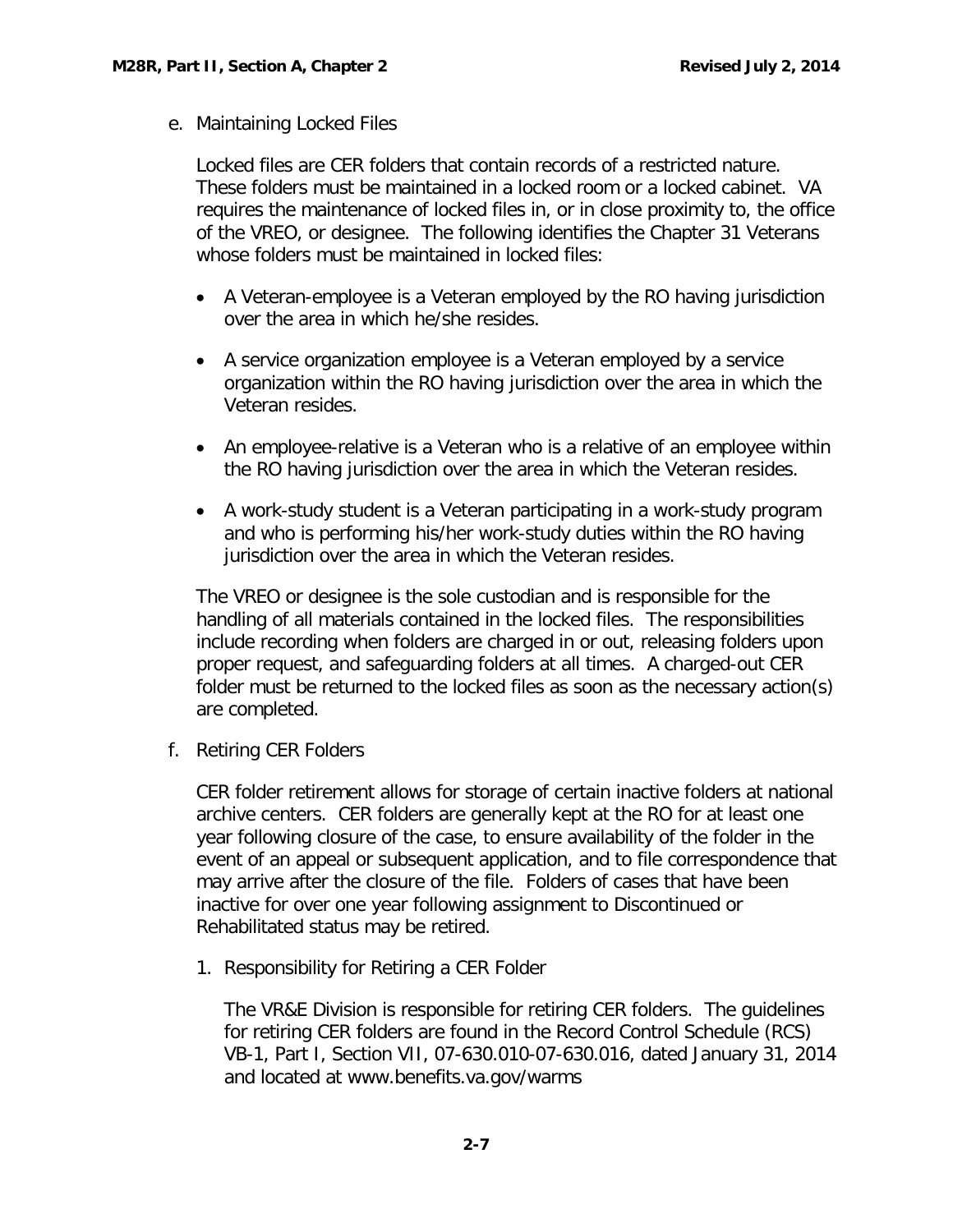2. Locating a Retired CER Folder

To locate a retired CER folder, check the BIRLS inquiry (BINQ) locator screen in BDN to find which US National Archives and Federal Information Center the folder has been sent for safe-keeping.

<span id="page-9-0"></span>g. Destroying CER Folders

CER folder destruction is necessary given the limited amount of storage space available at ROs and National Archives centers. CER folders are eligible for destruction 10 years after the date of last activity. CER folder destruction must be completed through pulping, macerating, shredding, or otherwise definitively destroying the information contained in the records.

1. Identifying CER Folders for Destruction

VA uses an Internet-based program to identify folders that are ready for destruction, the Web Automated Folder Processing System (WAFPS). To gain access to WAFPS, staff must complete VAF 20-8824e, Common Security Services Access Request Form, and submit it to their local Information Security Officer (ISO). Users of WAFPS are notified via email when destruction lists are available for review.

2. Responsibility for CER Folder Destruction

It is the responsibility of the VREO to ensure that the CER folders identified on the WAFPS list meet the criteria for destruction, which is defined as no activity over the past 10 years. The CER folders are then presented to the Records Management Technician (RMT) for destruction.

# <span id="page-9-2"></span><span id="page-9-1"></span>2.05 VA Forms (VAF)

a. Types of VAFs

Standard forms are used government-wide for a variety of programs and benefits. VA uses standardized forms to ensure continuity and consistency of information. Case managers must use VAFs to document the process and outcome of counseling, evaluation, case management activities, and actions when providing benefits and services.

<span id="page-9-3"></span>b. Creating and Revising VAFs

VR&E Service has responsibility for creation of new forms and revising or retiring existing forms as necessary.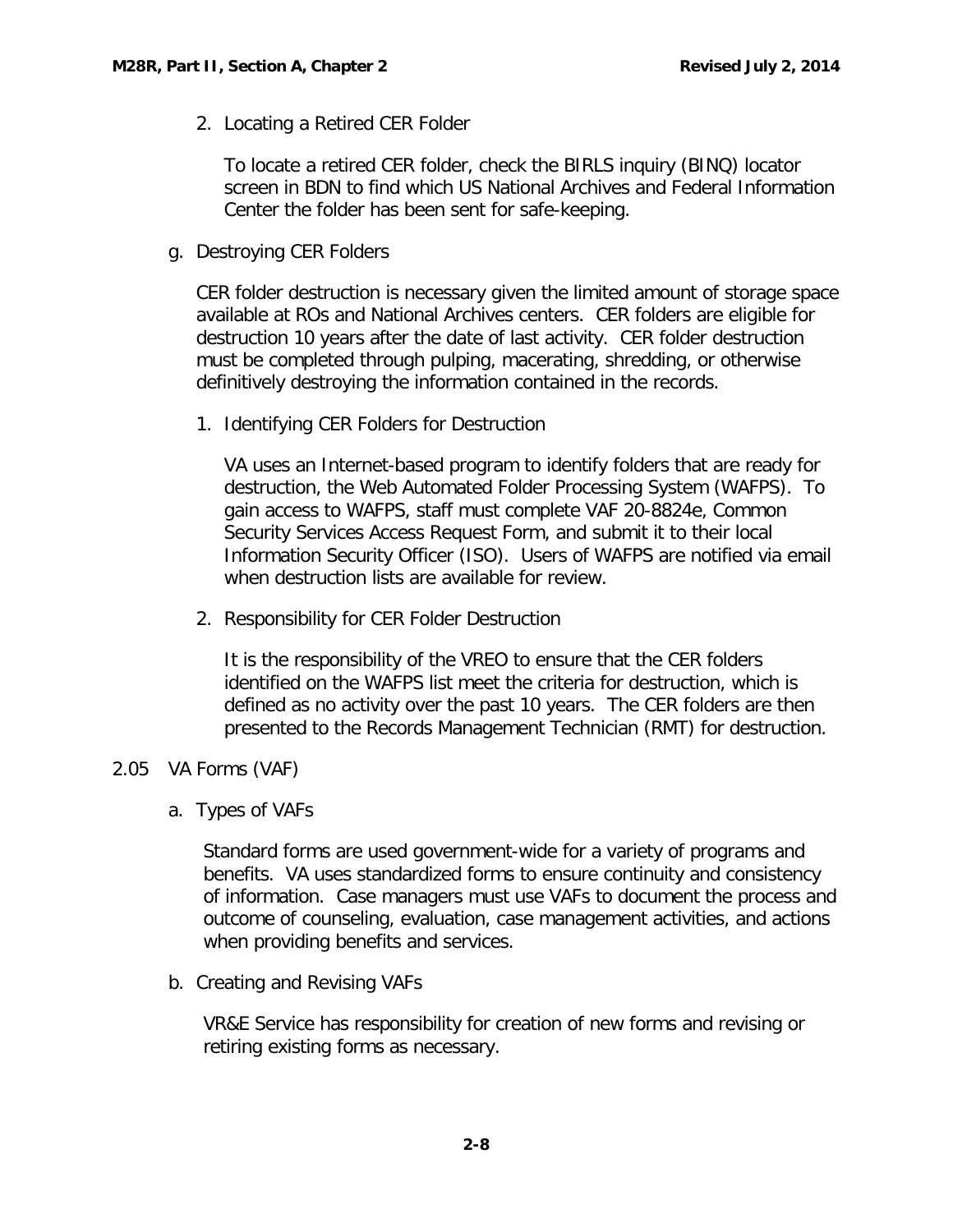<span id="page-10-0"></span>c. Maintaining and Accessing Existing VAFs

VAFs are maintained in CWINRS. They can also be found in the VR&E Knowledge Management Portal (KMP) at https://vaww.portal.va.gov/sites /VRWKM/pages/home.aspx, or online at www.va.gov/vaforms

<span id="page-10-1"></span>d. Locally Developed Forms

MP-1, Part II, Chapter 4 and M23-1, Part I, Chapter 18 provide guidelines for the use of locally developed forms and overprinted VAFs. See www.benefits.va.gov/warms/ for information on these processes.

<span id="page-10-2"></span>e. Local Reproduction of VAFs

ROs may reproduce VAFs locally using copiers or computers. Locally generated forms must be VA-authorized forms.

<span id="page-10-3"></span>2.06 VA Form Letters

Generally, VR&E discourages the use of form letters to reply to individual inquiries. However, if they are used, VR&E Service develops and provides them to VR&E offices. A case manager must not use form letters when a person requires personalized assistance.

- <span id="page-10-4"></span>a. Types of VA Form Letters
	- 1. Standard

Standard VA form letters are used by the VR&E case manager to communicate in writing with Veterans, and other eligible persons, about a wide range of situations that arise in the course of their Vocational Rehabilitation program.

2. Locally Generated

Locally generated form letters are developed by the RO for personalized situations that are not covered by a VA form letter.

<span id="page-10-5"></span>b. Maintaining and Accessing Existing Form Letters

VA form letters may be accessed in CWINRS or on the Forms and Letters page of the KMP.

<span id="page-10-6"></span>c. Modifying VA Letters Locally

VR&E offices may modify letters to improve the recipient's understanding of the content of the letter, or to meet local administrative needs. Letters may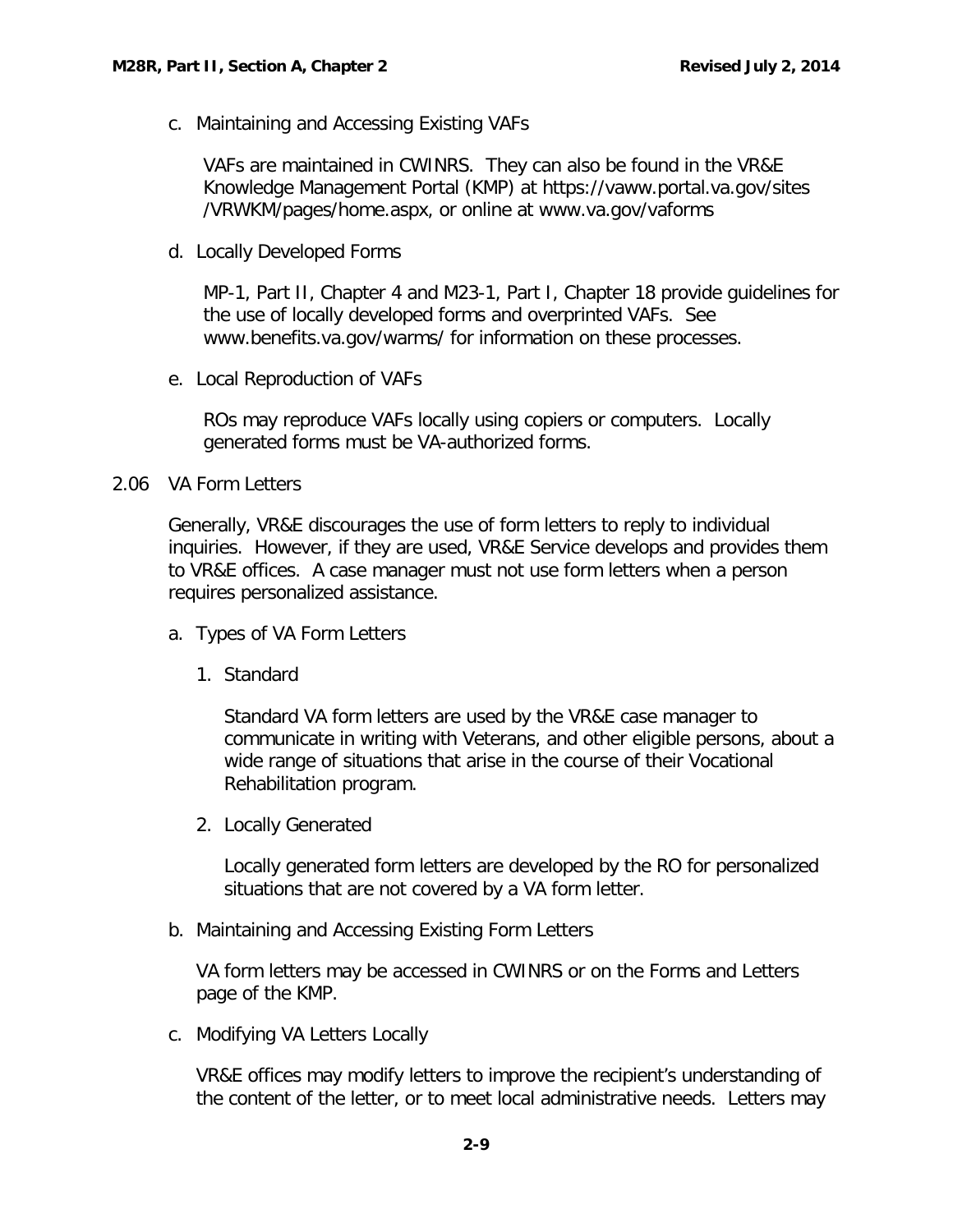be modified to include reasons for a decision, an office address, directions to reach an office, the name of a case manager, and allowable amounts for payment of travel expenses.

See Appendix AF, VA Letters, for information on the location of and access to VA letters.

- <span id="page-11-1"></span><span id="page-11-0"></span>2.07 Testing and Testing Supplies
	- a. Responsibility for Testing Supplies

The VREO or a designee must ensure that sufficient quantities of test materials are available for counseling activities in the RO and its decentralized places of counseling. The VREO is not responsible for testing supplies used by contractors.

<span id="page-11-2"></span>b. Securing Test Materials and Used Booklets

The VREO or designee must ensure that all test materials and used booklets are safeguarded. This can be accomplished in many ways, such as keeping the material in a secured room or in a locked cabinet.

<span id="page-11-3"></span>c. Disposing of Worn or Unserviceable Test Materials

The VREO or designee must ensure that staff members follow VBA's policy regarding the disposal of Veterans' documents as outlined in M28R.II.A.5.

- <span id="page-11-4"></span>d. Testing Policies
	- 1. Releasing Test Results

Test results for an identified Veteran must not be disclosed to a person other than one who normally uses the test results in connection with VR&E activities, such as a VA contract case manager or a mental health professional.

When necessary, VR&E staff must obtain a request in writing from the requesting party before releasing any test results.

Test results may be released when the release conforms to the provisions of Freedom of Information Act (FOIA) Regulations found in CFR 1.500- 1.527, and one of the conditions listed below:

• Release has been authorized in connection with a research project or study.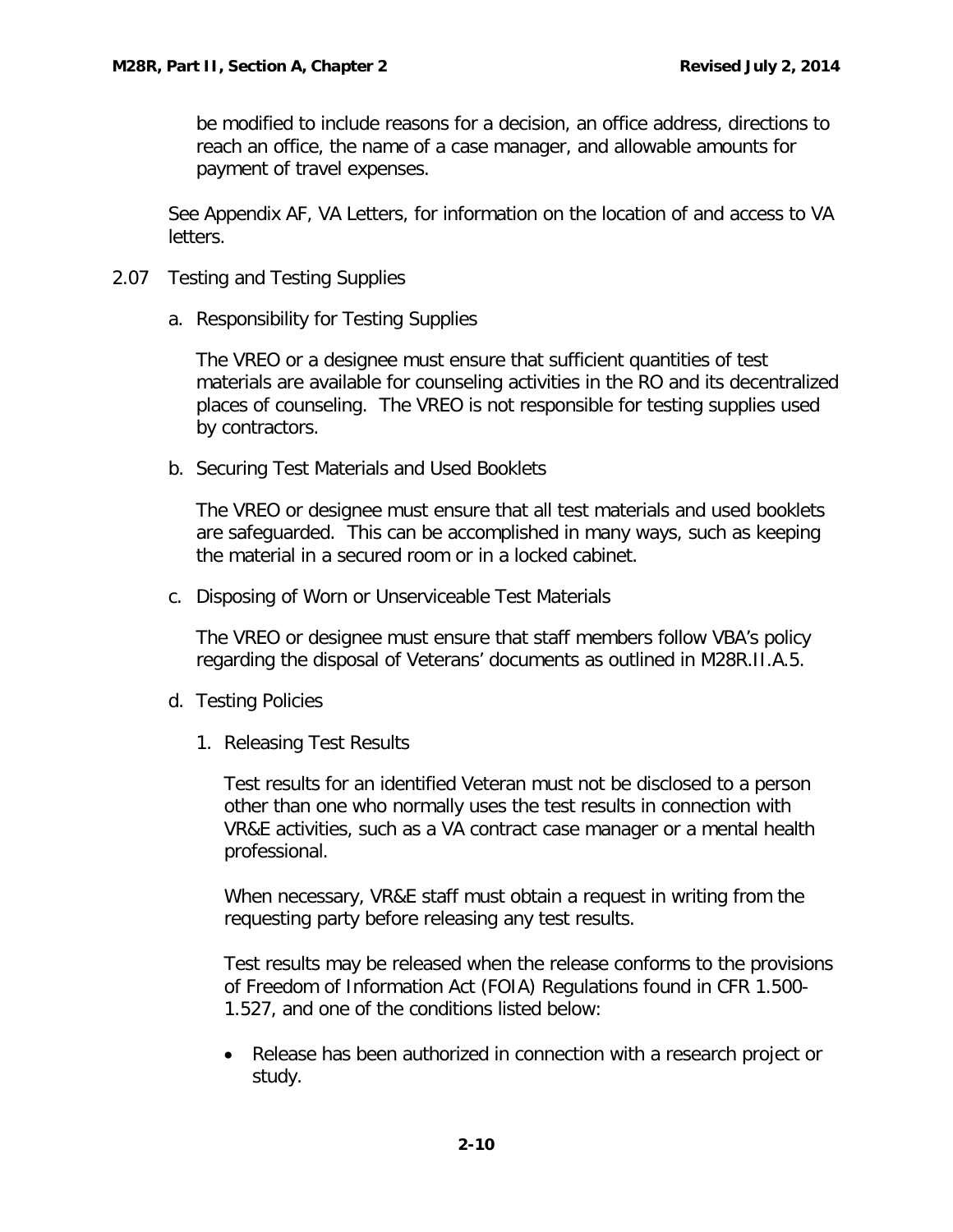- The counselee has given his/her written consent to release the information to individuals who may be expected to use such data in the counselee's best interest.
- The release of test results falls under one of the routine uses of records permitted under the Privacy Act of 1974 and described in 58 VA 21, 22, 28, Compensation, Pension, Education and Rehabilitation Records-VA published in The Federal Register.
- The release of test results falls under the agreement for the exchange of information with state and federal vocational rehabilitation agencies and state employment services.
- 2. Authorizing Test Administration by Other Agencies

If a case manager determines that the Veteran needs testing that is administered by another agency, necessary arrangements will be made for testing. VA and any other institutions concerned should receive copies of the results. Other institutions may include colleges or universities that require test results to determine granting advanced credit or admission to a program. These tests include the following:

(a) GED Test High School Level

Each RO and guidance center should have a copy of the current edition of official GED centers.

(b) College Level Tests

On college level tests, such as College Level Examination Program (CLEP), only colleges and universities may award credit, and the decisions to grant credit based on CLEP are made by the individual institutions. Case managers must be familiar with the policies of the institutions of higher learning in their areas concerning granting of such advanced credit. Information regarding the institutions participating in CLEP in a particular geographic area may be obtained from one of the College Entrance Examination Board (CEEB) regional offices.

(c) Special Admissions Tests

Special admissions tests may be paid for on behalf of the Veteran if the tests are necessary for the Veteran to gain admission to or determine placement into a program of study. When possible, the testing facility should invoice VR&E directly for the cost of special admission tests. However, reimbursement for test administration by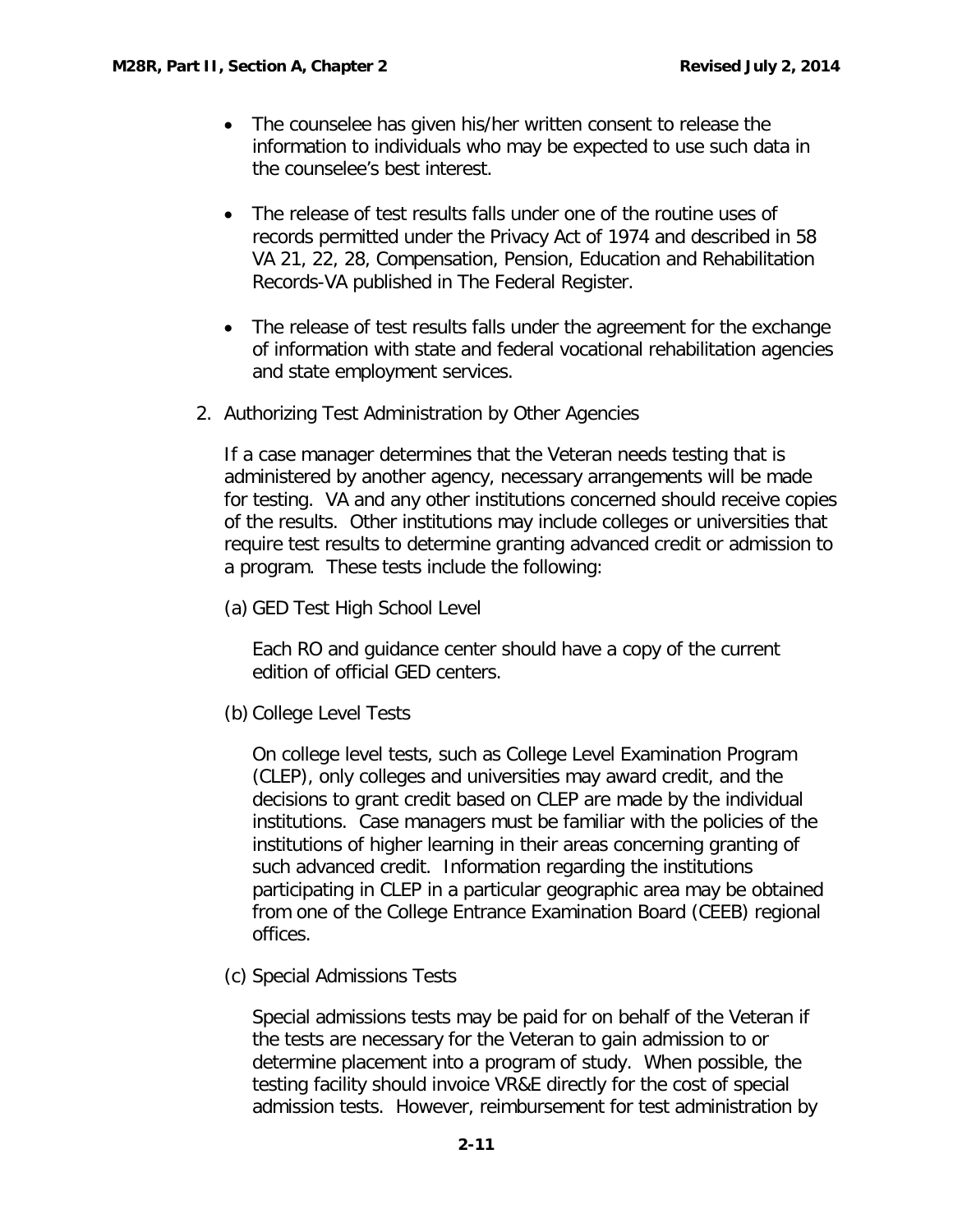other agencies can be made after the Veteran provides evidence of the date the examination was taken and evidence of payment of expenses, such as receipts for testing and fees.

3. Obtaining Prior Test Information from Outside Sources

Use of pertinent test results from other sources is desirable when there is reasonable assurance of their reliability. CEEB and American College Testing (ACT) scores can usually be secured from the high school transcript or from the counselee. Otherwise, scores may be requested from CEEB or ACT.

- <span id="page-13-1"></span><span id="page-13-0"></span>2.08 Occupational and Educational Information
	- a. Types of Information

The list below describes the materials that must be made available to VR&E personnel:

1. Occupational Information Reference File

This file should include the Dictionary of Occupational Titles (DOT), the Occupational Information Network (O\*NET), Occupational Outlook Handbook (OOH), and any other electronic resources for the purpose of career exploration, labor market trends, transferable skills analysis, and other career planning activities.

2. Professional Publications

Professional publications provide current information on the philosophy, theory, ethics, techniques, and developments in counseling, rehabilitation, and related areas, and may be used as source material for staff development.

3. Comprehensive Educational Information File

This file consists of educational directories and guides, financial aid publications, and school and college catalogs, especially from schools located in the area serviced by the RO. Most of these materials are available via the Internet.

<span id="page-13-2"></span>b. Selecting Materials

VREOs must regularly and systematically select and procure publications that are required to meet local needs for counseling and rehabilitation training services, and the professional information needs of the VR&E staff. Selection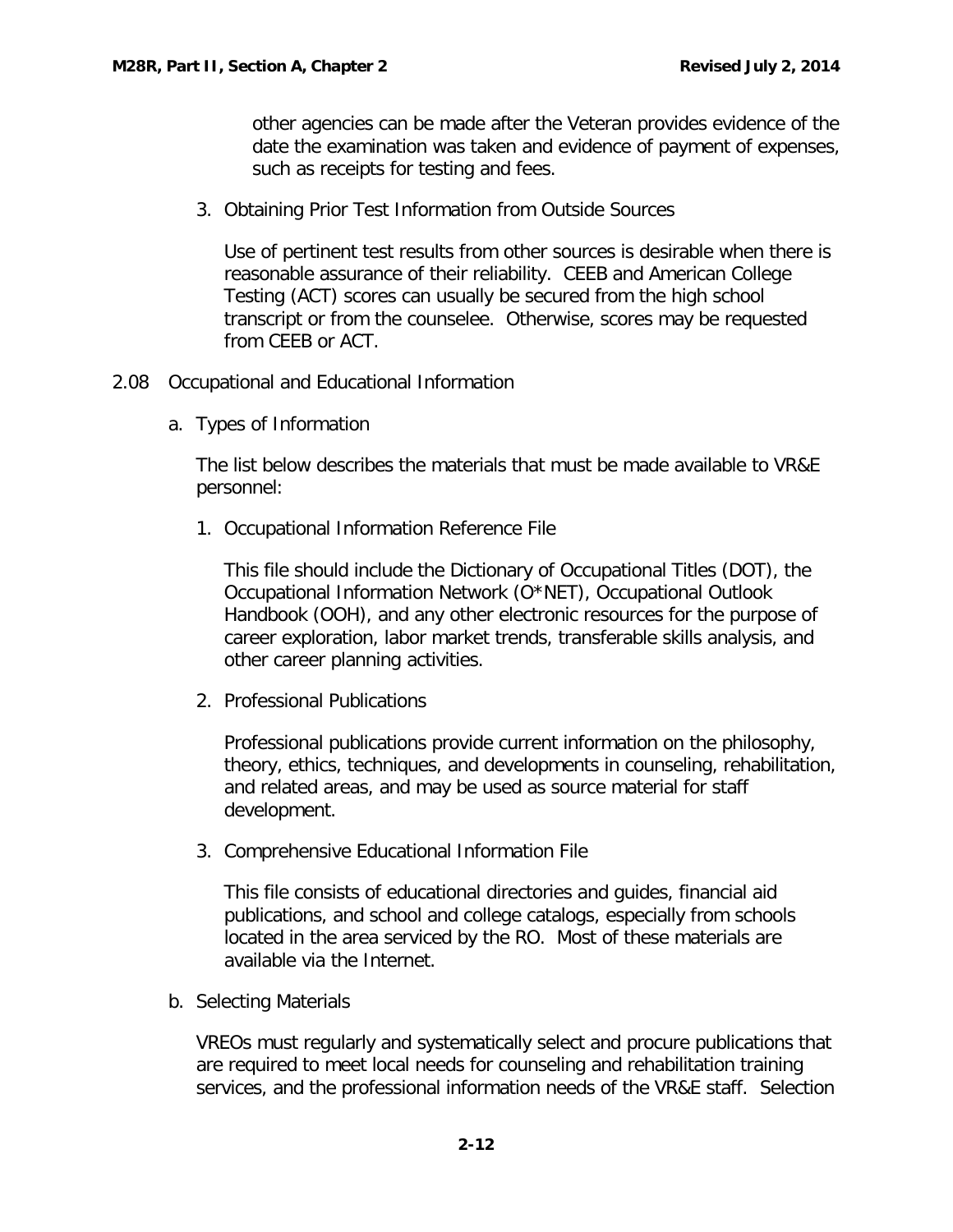of materials must be based on usefulness, authoritativeness, appropriateness, comprehensiveness, and currency.

<span id="page-14-0"></span>c. Ordering Materials

The guidelines for ordering various types of occupational and educational materials include:

1. Free Materials

Free materials, particularly occupational materials, may be ordered by submitting a request to the appropriate sources.

2. For Purchase Materials

Materials that are not free, such as professional journals, books, and occupational information may be ordered through the Contracting Officer, or using a purchase card if the vendor accepts purchase cards, with the RO Director's approval.

### <span id="page-14-1"></span>2.09 CWINRS Notes

While CWINRS notes were not initially intended to document case decisions, the VBA Paperless initiative has led VR&E Service in that direction. As such, CWINRS notes are part of the Veteran's claims/benefit permanent record and can be examined by VR&E Central Office, the Government Accountability Office (GAO), the Office of General Counsel (OGC), the Inspector General (IG), courts and congressional entities, if requested.

Additionally, CWINRS notes can be viewed by the Veteran upon request. Although potentially harmful notes can be removed prior to the Veteran reviewing his/her case, it is important that the VRC make only necessary and required documentation in the CWIRNS notes section. As such, CWINRS notes:

- Should be used to document the Veteran's progress and problems in achieving the goals of the rehabilitation plan, in addition to actions VA is taking to assist the Veteran in achieving the rehabilitation goal.
- Should not be used by supervisors or managers to document edits or other requested changes to an employee's workload.
- May not be edited after the date of entry. CWINRS notes are locked for editing or deletion with the system back-up that occurs overnight. If corrections are needed, a supplementary note should be added that identifies the note that is being corrected, by date and type, and the changes being made.